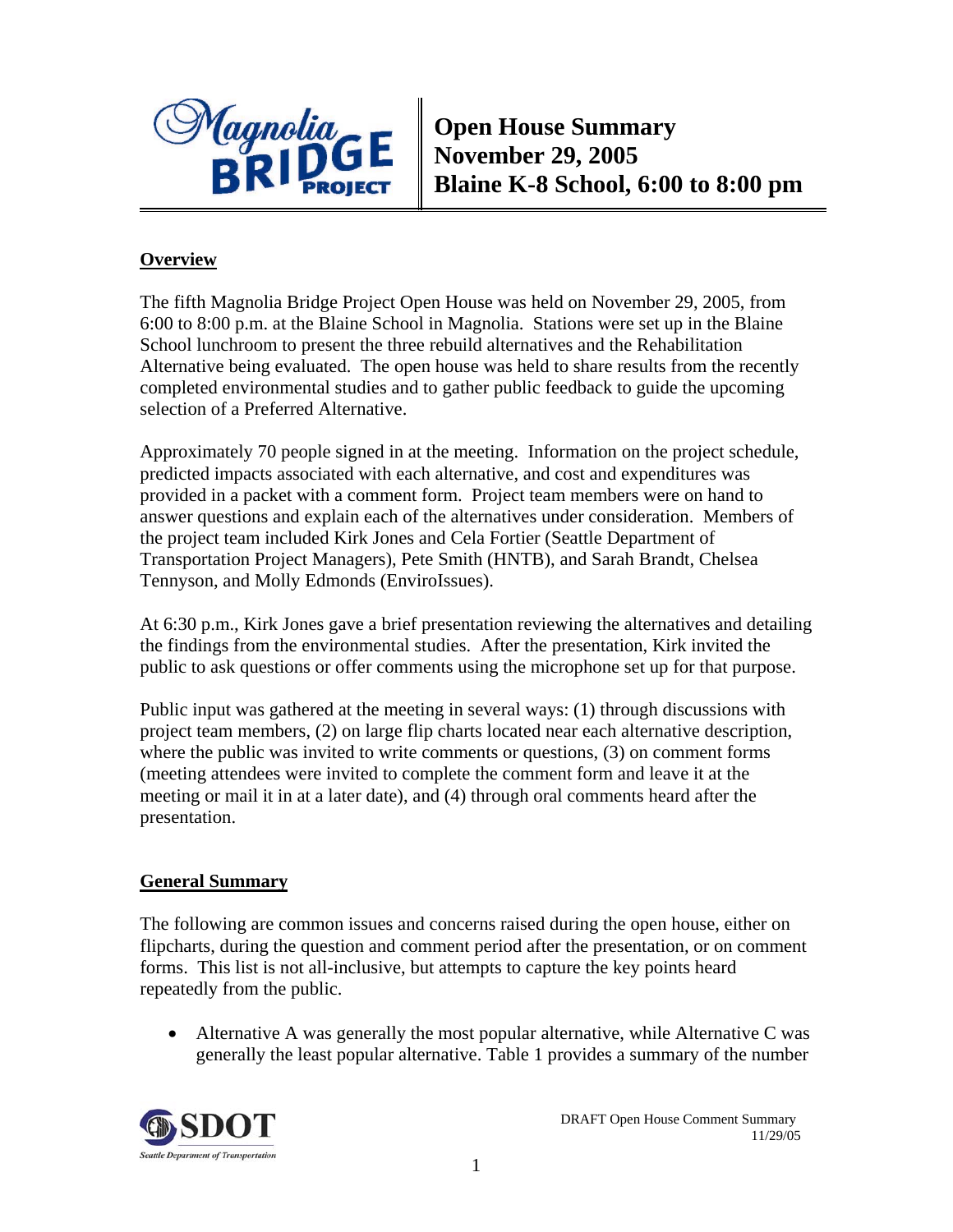of times members of the public ranked alternatives from most preferred (1) to least preferred (4) on their comment forms.

| <b>Alternative</b> | <b>Total 1 Rankings</b><br>(Best Alternative) | <b>Total 2</b><br><b>Rankings</b> | Total 3<br><b>Rankings</b> | <b>Total 4 Rankings</b><br>(Worst Alternative) |
|--------------------|-----------------------------------------------|-----------------------------------|----------------------------|------------------------------------------------|
|                    |                                               |                                   |                            |                                                |
|                    |                                               |                                   |                            | ـ ب                                            |
|                    |                                               |                                   |                            |                                                |
| Rehab              |                                               |                                   |                            |                                                |

#### **Table 1. Alternative Rankings Provided on Comment Forms**

- Costs and funding—Respondents were concerned about the differences in cost and how the project would obtain funding. Several members of the public pointed out that the costs of the Rehabilitation Alternative would be larger over the life of the bridge than any of the rebuild options.
- Bridge closure and traffic mitigation—The length of time that the bridge will be closed concerned citizens. Longer shutdown times made the Rehabilitation Alternative less attractive to the public, but some commenters said they were willing to put up with a longer shutdown if Alternative A is built. Many had questions about traffic mitigation and alternative routes.
- Selection process—Citizens wanted to know how their comments would be considered in the selection of a preferred alternative in relation to other factors.
- Impacts—Noise impacts and impacts to pedestrians were two commonly cited concerns.
- Traffic calming—Many citizens on the Magnolia bluff are concerned about the high speed of cars entering Magnolia and asked that traffic calming measures be included in the final bridge design.

# **Public Input**

The following section includes verbatim comments captured during the question an answer period after the presentation, submitted via comment forms returned at the open house, and on flipcharts during the meeting.

## **Oral Comments/Questions**

The following questions and comments were offered after Kirk Jones' presentation. Responses to questions are indicated in *italicized font*.

• The Rehabilitation Alternative will cost more because of maintenance costs, but this is not shown in your materials or your presentation. *That's correct. The consultants are currently developing lifecycle costs that will compare the Rehabilitation Alternative to each of the rebuild alternatives.* 

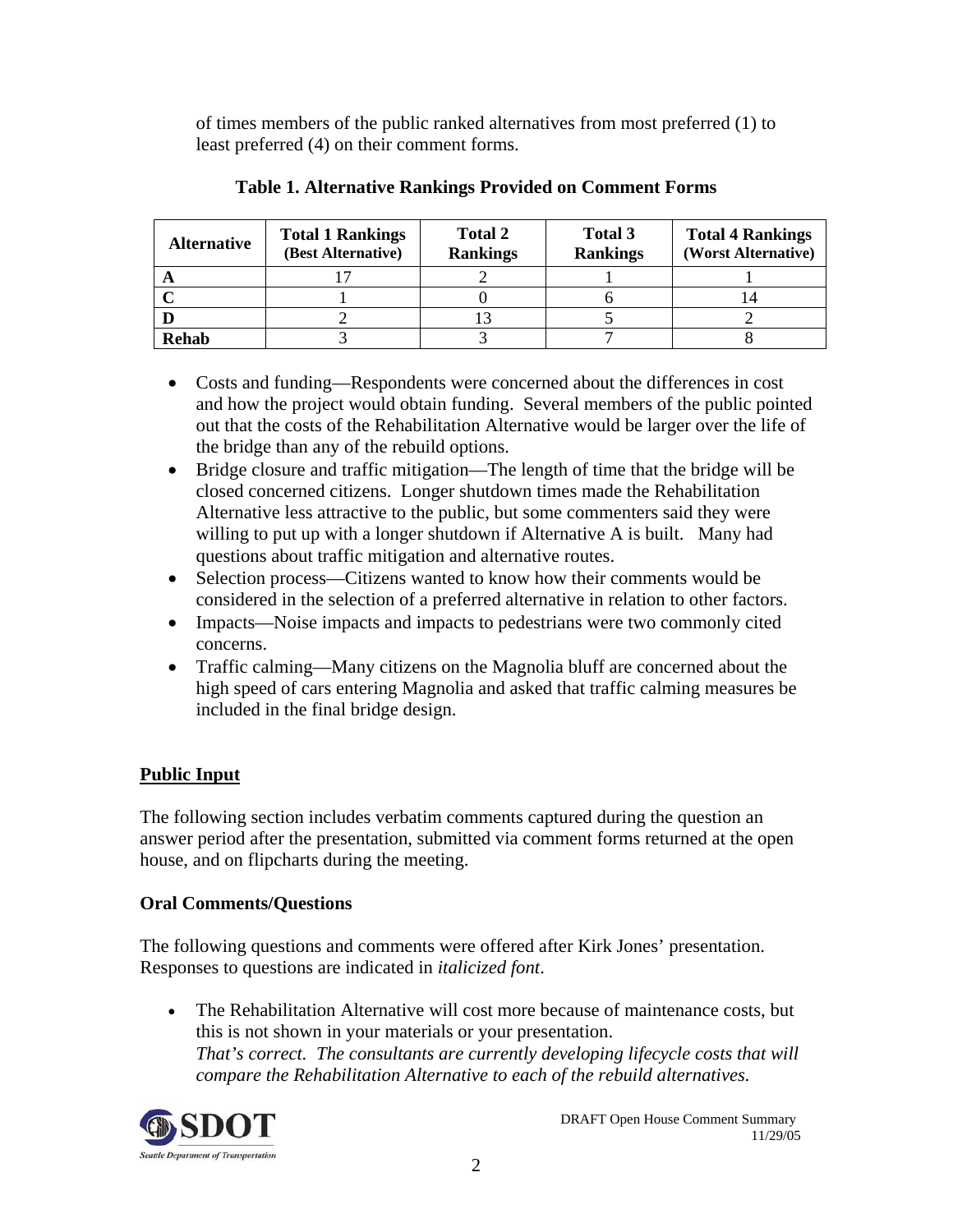- If not steel, what would the new bridge be constructed out of? *Concrete.*
- Is there any other material that would fare better in an earthquake than concrete? *No, concrete is really the best. The new bridge is being designed to withstand an earthquake of roughly a 500-year occurrence.*
- Do any of the alternatives present foundation problems? *Soil improvements will be necessary for each of the alternatives. Because we would be injecting a cement-like mixture 30-feet around each column and the columns on the current bridge are so closely spaced, the Rehabilitation Alternative would require us to do soil improvements throughout the length of the entire structure.*
- Where would funds for the project most likely come from? *We will be looking for funds from the Port of Seattle, Burlington Northern Railroad, local bonds, and both state and federal grants.*
- Is the project more likely to get funds from third-party partners with Alternative C or D? *No, not necessarily.*
- What will the construction detour route be while the bridge is closed? *Most of the traffic will be routed through Dravus with police directing traffic at this intersection. We are looking at the possibility of a temporary surface road, as well.*
- How was the Galer Flyover funded? Why wasn't this money put into this project?

*Amgen and local funds funded the flyover. It was not incorporated into this project, because it serves a different purpose than the bridge. The bridge is designed to get residents to Magnolia, while the flyover is meant for heavy truck traffic headed to the industrial area.* 

- My preferred alternative is Alternative A. What is the project team's criterion for choosing a preferred? *Public opinion and the impacts found in the environmental reports will be the two primary criterion used to select the preferred alternative.*
- What weight is given to the public's opinion? *When the project team makes a final recommendation to the director of SDOT and the mayor, we will tell them what we've heard from the community. For instance, we've heard a lot of folks don't like Alternative C, so we most likely will not be recommending C.*

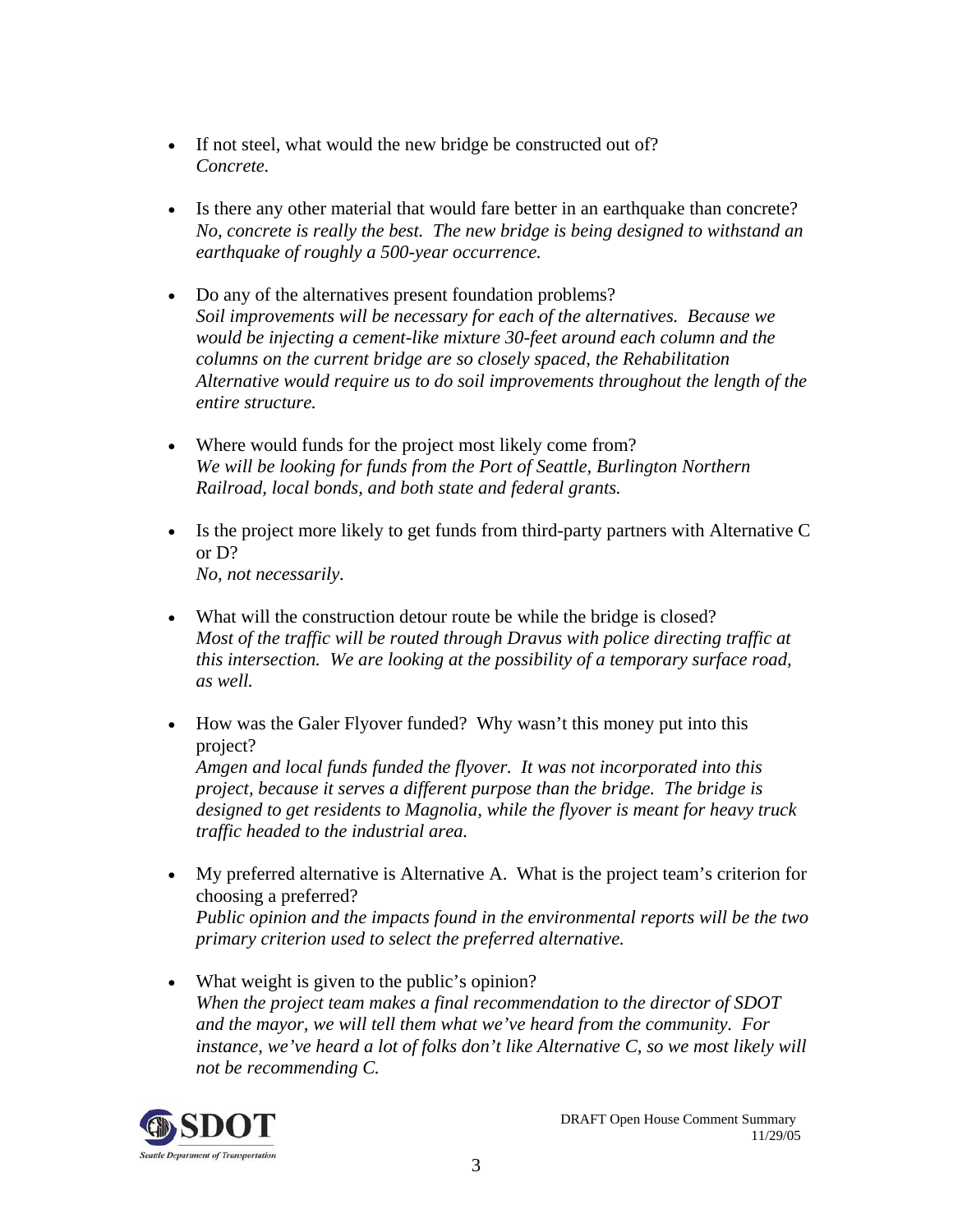- How will Northwest Harvest be impacted? *Northwest Harvest will not be impacted because their lease ends soon, and they intend to find a new location in the near future.*
- What is your confidence level regarding the cost estimates? *I'm very comfortable with the cost estimates. We used a Schedule, Cost and Risk Evaluation (SCoRE) process to determine how the alternatives compare. Through this process, SDOT identified factors that could impact or improve the project's schedule and cost, and developed related estimates for each alternative. This means we are 90% certain that the cost will be this amount or lower.*
- If you had to pick a preferred alternative now, what would it be? *I think the whole design team is teetering back and forth between Alternative A and D.*
- What are possible traffic solutions while the bridge is under construction if Alternative A is chosen? *That is something we will be looking further into in the next phase. There is the possibility to give the contractor a reward/penalty for each day they finish ahead/behind schedule.*
- Have you investigated where solid ground is for all the replacement alternatives? *Yes, we did borings this summer and we are confident with each of the alternatives that we know where solid ground lies. Once a preferred alternative is chosen we will do additional borings.*
- Have you considered traffic accidents in you impacts for each of the alternatives? *Traffic accidents really are not a potential impact. The curves of the bridge will meet design standards.*
- When can residents have a role in discussing future traffic mitigation, bus stops, park access, etc., related to replacing the bridge? We need mitigation to be defined. We would be in support of a pedestrian overpass over Galer. *Detailed discussions like these will start happening in the next phase of the project.*
- There is an important transit exchange on the center of the existing bridge. Any alternative should incorporate transit access.
- What is the key advantage of Alternative D over Alternative A? *Alternative A is very similar to what we have today. The downside is that it would still be in the shoreline and it intrudes on the park more so than Alternative D does.*

*Alternative D is about 0.1-mile longer (12 seconds of additional travel time) than Alternative A. It would have more impacts on local businesses, but it would move* 

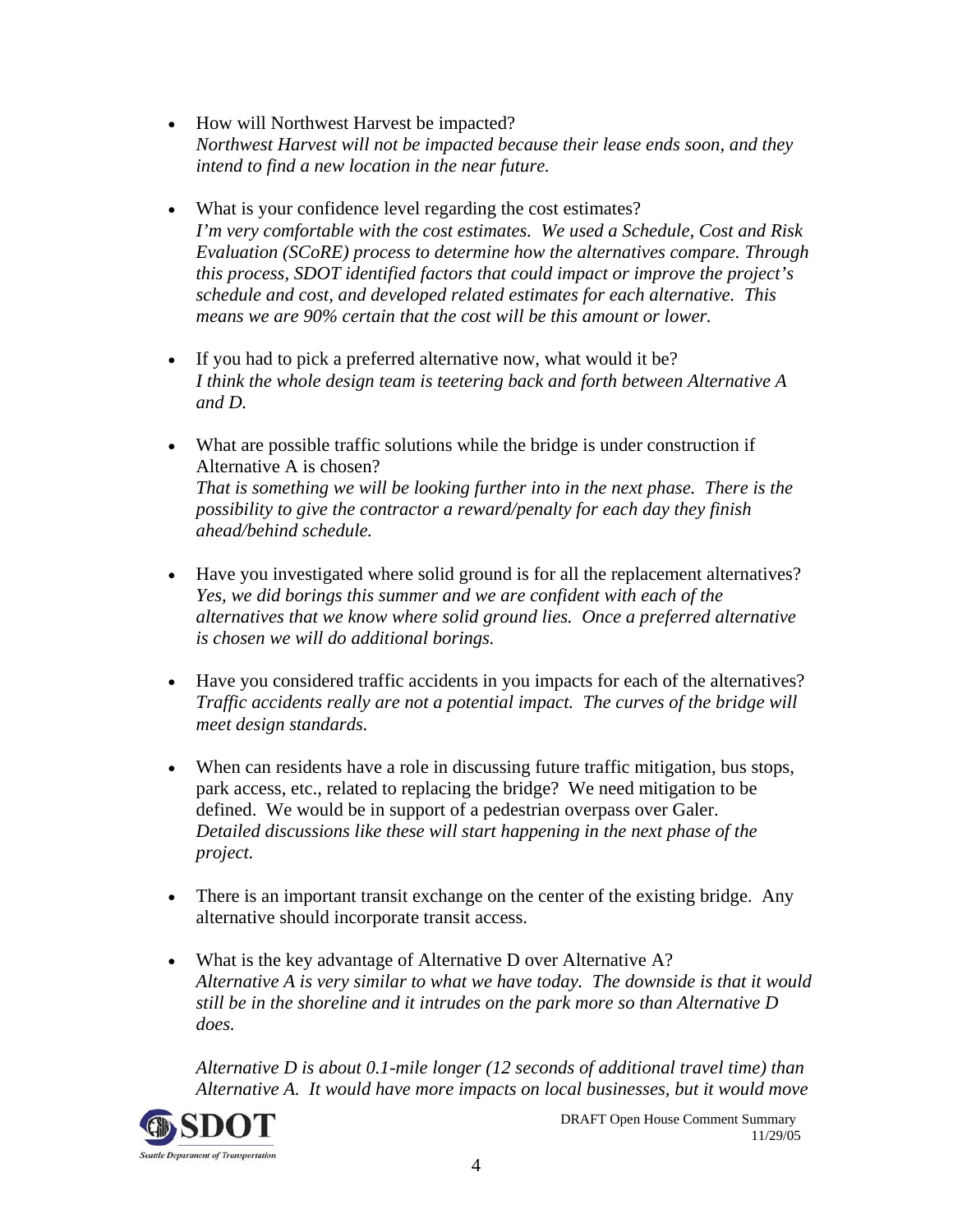*the structure out of the shoreline. It is also more expensive than Alternative A. Bridge closure time for Alternative D would be less than Alternative A.* 

- A difference of 70-72 decibels is a significant change in terms of noise impacts.
- I think you are overstating the impacts to the park. It might be nice to have a new structure that looks nicer. The plants in the area would certainly grow back.
- What are the impacts for residents between Alternatives A and D? *Alternative D would take the bridge a bit closer to homes, so there is the potential for more noise and light impacts for surrounding homes.*

### **Comment Form Input**

Twenty-five comment forms were collected at the meeting. Twenty-one respondents ranked the alternatives on a scale of 1-4, 1 being most preferred and 4 being least preferred (see Table 1 on Page 2 for a summary of public rankings).

Of the comment forms received, Alternative A was the most preferred option; seventeen respondents ranked it as their first choice. Two respondents called it their second choice, one respondent called it their third choice, and one respondent called it their fourth choice. Comments supporting Alternative A pointed to cost efficiency and the direct route as the main benefits. Shoreline and environmental impacts were the major issues of concern regarding this alternative. While a long downtime was a concern, two respondents said they were willing to endure a longer shut down to have this bridge alternative.

Alternative D was generally selected as the next preferred alternative. While only two respondents said Alternative D was their first choice, thirteen respondents called it their second choice. Five respondents called it their third choice, and two respondents called it their fourth choice. Alternative D's main benefits were a lack of shoreline impacts, a shortened closure time, and a design that does not separate the land from the water. Concerns included conflict with North Bay designs for the Port of Seattle property and impacts on businesses and neighborhoods.

Three respondents said the Rehabilitation Alternative was their first choice. Three respondents called it their second choice, seven respondents called it their third choice, and eight respondents called it their fourth choice. Many respondents felt that if costs to rehabilitate the bridge were the same as those to build a new facility, then building a new bridge would be best. Those that favored the Rehabilitation Alternative pointed out that it was a direct route.

Alternative C was the most unpopular option. One respondent said Alternative C was their first choice. Six respondents called it their third choice, and fourteen respondents called it their fourth choice. Many cited the delay caused by a circuitous route and signalized intersections as the main concern. A few respondents did point out that

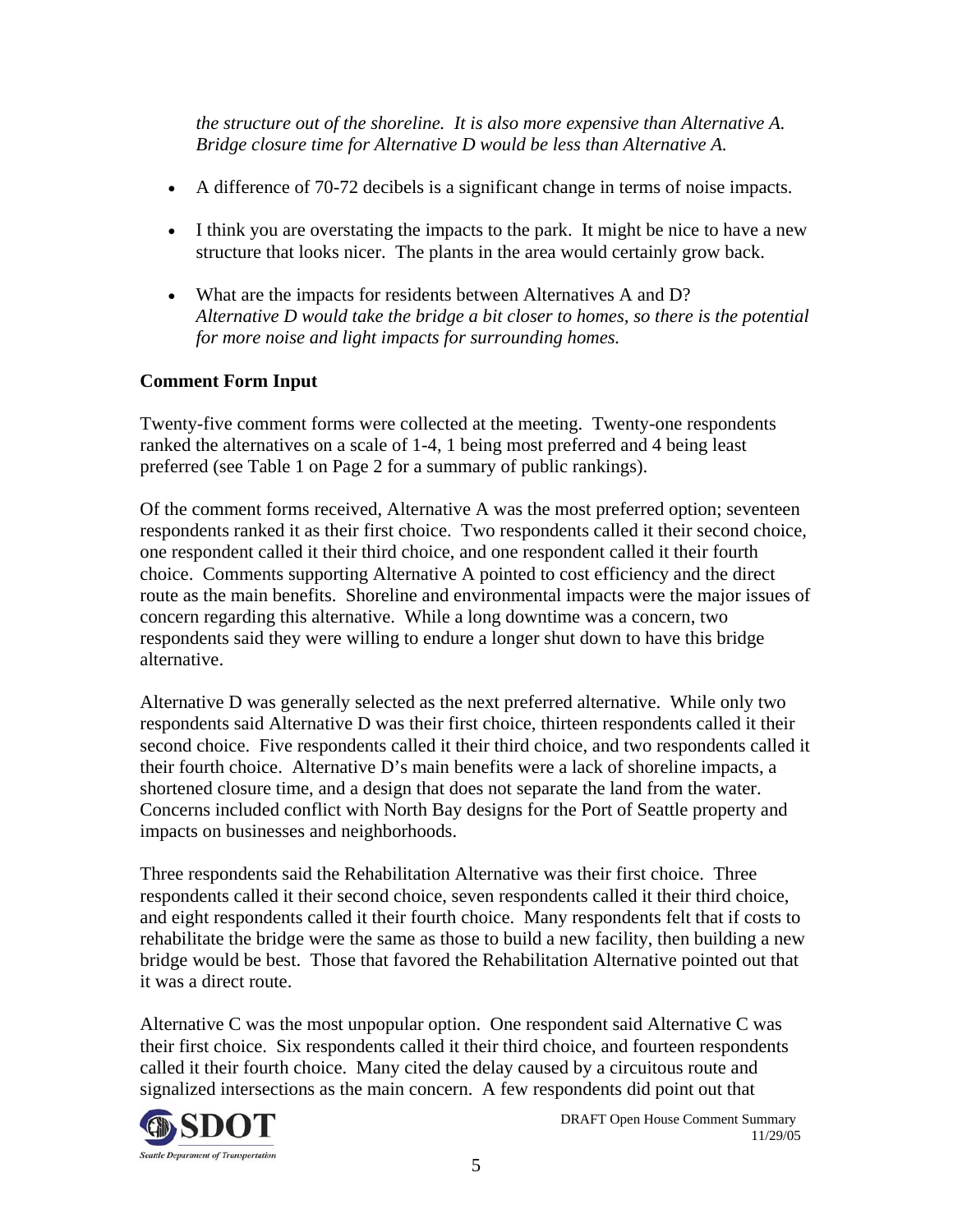Alternative C would enable future Port development, access to the marina, and access to bike paths.

Verbatim comment forms are provided below. Blank spaces indicate sections that were left blank by respondents.

| <b>Alternative</b> | <b>Rating   Benefits</b>                               | <b>Issues/Concerns</b>      |
|--------------------|--------------------------------------------------------|-----------------------------|
|                    | More cost effective                                    | None                        |
|                    | It has none                                            | Not cost effective          |
|                    | As an alternative to A it's the only one   It has none |                             |
| Rehabilitation     | None but better than C                                 | It is only a temporary fix. |
|                    |                                                        | Replacement is the answer.  |

| <b>Alternative</b> | <b>Rating</b>  | <b>Benefits</b>                                                                                                   | <b>Issues/Concerns</b>                                                                                                                                   |
|--------------------|----------------|-------------------------------------------------------------------------------------------------------------------|----------------------------------------------------------------------------------------------------------------------------------------------------------|
| A                  |                | New, stable bridge<br>Uses existing traffic patterns<br>Basically no change to<br>neighborhood adjacent to bridge | Cost<br>"Down time" during construction;<br>but I am confident that this short<br>term inconvenience will be well<br>worth the benefits of a new bridge. |
| $\curvearrowright$ | $\overline{4}$ |                                                                                                                   | Disruption to Magnolia<br>$\bullet$<br>neighborhood along bluff<br>Longer route                                                                          |
|                    | 2              | Stronger bridge<br>No impact on water life                                                                        | Disruption of neighborhood along<br>bluff                                                                                                                |
| Rehabilitation     | $\mathcal{R}$  |                                                                                                                   |                                                                                                                                                          |

Additional Comments:

• Thanks for having comment boxes on each table!

| <b>Alternative</b> | <b>Rating</b> | <b>Benefits</b>                         | <b>Issues/Concerns</b>             |
|--------------------|---------------|-----------------------------------------|------------------------------------|
| A                  |               | Similar to existing bridge in location. | Impact on shoreline that should be |
|                    |               | Uses the space of the Ports "North"     | able to be mitigated through       |
|                    |               | Bay" in best and most efficient         | support placements.                |
|                    |               | manner. Most compatible to the          |                                    |
|                    |               | ultimate goals of the Ports Plan with   |                                    |
|                    |               | "North Bay."                            |                                    |
| $\mathcal{C}$      | 3             | Less supported structure. Low           | Access to Piers 90 and 91, park,   |
|                    |               | earthquake stability                    | and beach areas. Possible conflict |
|                    |               |                                         | with "North Bay" roadways and      |
|                    |               |                                         | the potential for congestion on    |
|                    |               |                                         | proposed "Armory Way Flyover"      |
|                    |               |                                         | etc.                               |

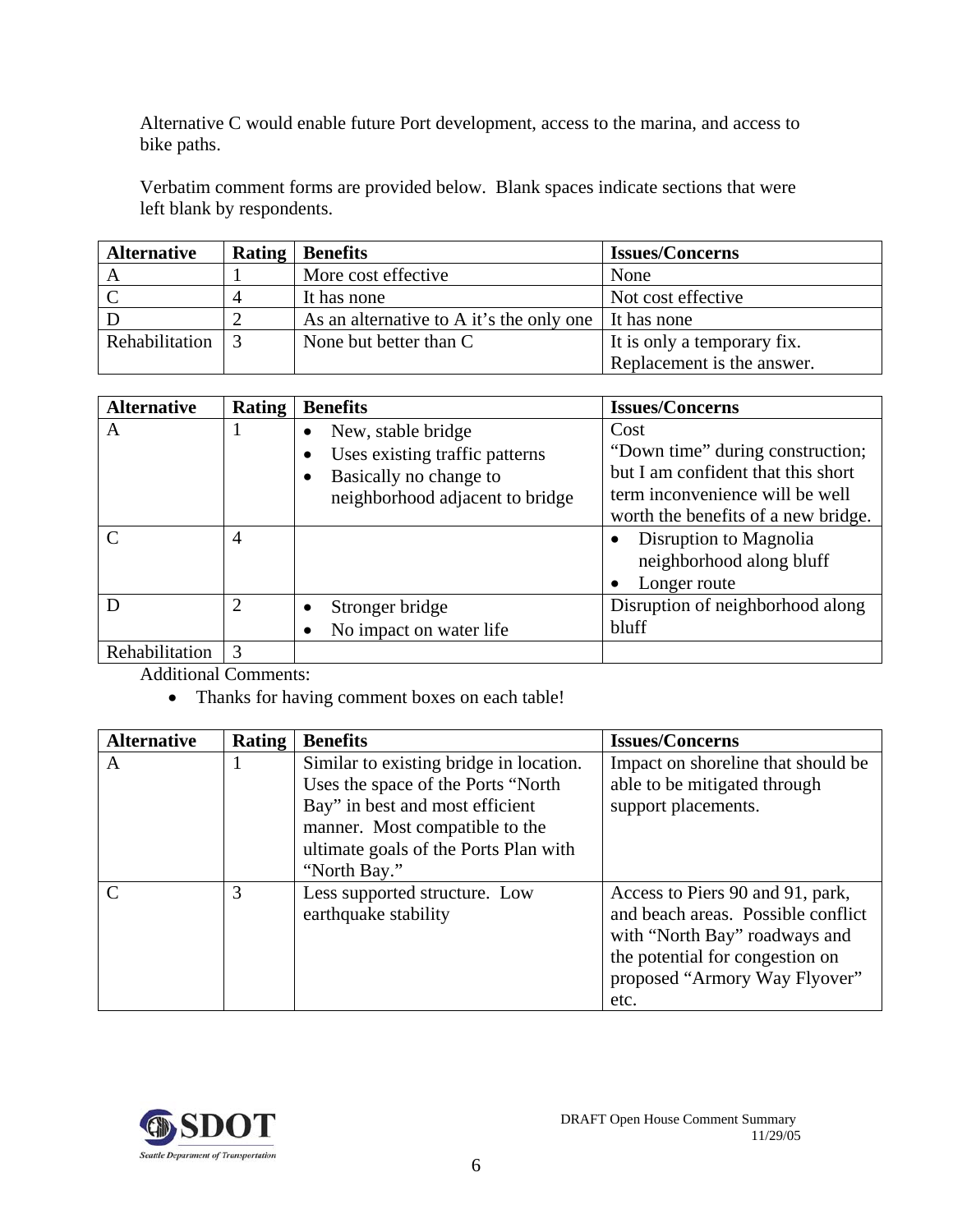| <b>Alternative</b> | <b>Rating</b> | <b>Benefits</b>                        | <b>Issues/Concerns</b>              |
|--------------------|---------------|----------------------------------------|-------------------------------------|
|                    | 2             | Most similar to current bridge without | Conflict potential with "North"     |
|                    |               | the shoreline (potential) impacts.     | Bay" designs. Cut "North Bay" in    |
|                    |               | Shorten the closure time.              | half causing unforeseen impacts     |
|                    |               |                                        | on tenant placement and product     |
|                    |               |                                        | flow.                               |
| Rehabilitation     | 4             |                                        | Seems like a waste of time to build |
|                    |               |                                        | a new bridge from old parts in a    |
|                    |               |                                        | lengthy manner that will create a   |
|                    |               |                                        | much "bulkier" bridge.              |

| <b>Alternative</b> | <b>Rating</b>  | <b>Benefits</b>                    | <b>Issues/Concerns</b>             |
|--------------------|----------------|------------------------------------|------------------------------------|
| A                  | 1              | Given safety, cost and efficiency- | General concern: mitigation of     |
|                    |                | this option makes the most sense.  | traffic on Thorndyke during        |
|                    |                |                                    | construction                       |
| $\mathcal{C}$      | $\overline{4}$ | Unknown                            | Too circuitous—looks like torture  |
|                    |                |                                    | and potentially hazardous with the |
|                    |                |                                    | extreme curves—accident prone—     |
|                    |                |                                    | this doesn't appear to have been   |
|                    |                |                                    | analyzed                           |
| D                  | 3              |                                    | Too much displacement of           |
|                    |                |                                    | existing businesses.               |
| Rehabilitation     | $\overline{2}$ | Good location                      | Seems like cost is close to total  |
|                    |                |                                    | replacement—Option A—future        |
|                    |                |                                    | maintenance would be higher than   |
|                    |                |                                    | Option A. Might as well just get a |
|                    |                |                                    | whole new bridge! Construction     |
|                    |                |                                    | time is too long.                  |

| <b>Alternative</b> | Rating         | <b>Benefits</b>                                                                              | <b>Issues/Concerns</b>                                                                                             |
|--------------------|----------------|----------------------------------------------------------------------------------------------|--------------------------------------------------------------------------------------------------------------------|
| A                  | 1              | Same general footprint would allow<br>for some port development. Clean<br>lines—uncluttered. | Longer "down time"                                                                                                 |
| C                  | $\overline{4}$ |                                                                                              | Too close to residential area<br>Too close to green belt<br>Would increase commute time<br>Signalized intersection |
| D                  | $\overline{2}$ | Would allow for port development;<br>less time to build                                      |                                                                                                                    |
| Rehabilitation     | 3              | Might actually happen                                                                        | Safety!<br>Costs nearly as much to rehab<br>as to rebuild<br>Long time to accomplish—<br>traffic would be awful!   |

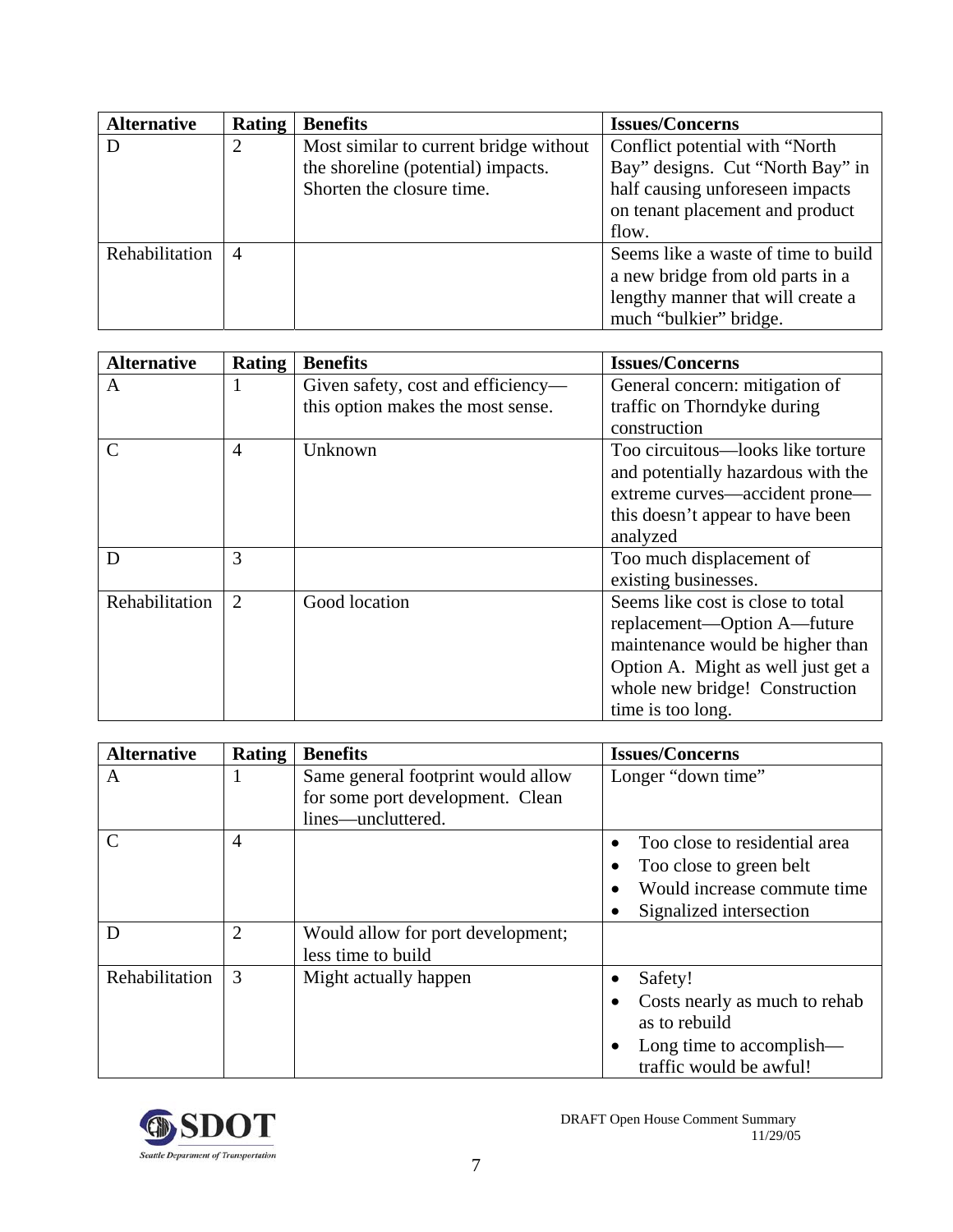| <b>Alternative</b> | <b>Rating</b> | <b>Benefits</b>                      | <b>Issues/Concerns</b>           |
|--------------------|---------------|--------------------------------------|----------------------------------|
| А                  |               | Direct route; lower cost than C or D | Does anything need to be done to |
|                    |               |                                      | stabilize East-facing slope of   |
|                    |               |                                      | Magnolia neighborhood?           |
|                    |               |                                      | Don't like the traffic light.    |
|                    |               | Includes stabilization of slope      | Is stabilization effective?      |
| Rehabilitation     | 3             | Direct route                         | Long period of re-routing and    |
|                    |               |                                      | impact during construction. No   |
|                    |               |                                      | stabilization.                   |

| <b>Alternative</b> | <b>Rating</b> | <b>Benefits</b>                                                                                            | <b>Issues/Concerns</b> |
|--------------------|---------------|------------------------------------------------------------------------------------------------------------|------------------------|
| A                  |               | Most direct route                                                                                          |                        |
| $\Gamma$           |               | It will take longer drive time to get<br>from $15th$ to top of bluff—length of                             |                        |
|                    |               | time of trip will also be increased by<br>intersections of surface streets and<br>traffic control signals. |                        |
|                    |               | See no benefit.                                                                                            |                        |
| Rehabilitation     |               | A direct route                                                                                             |                        |

| <b>Alternative</b> | <b>Rating</b> | <b>Benefits</b>                       | <b>Issues/Concerns</b> |
|--------------------|---------------|---------------------------------------|------------------------|
|                    |               | Glad to see only A and D remaining in |                        |
|                    |               | the running.                          |                        |
|                    |               |                                       |                        |
|                    |               | Glad to see only A and D remaining in |                        |
|                    |               | the running.                          |                        |
| Rehabilitation     |               |                                       |                        |

| <b>Alternative</b> | Rating | <b>Benefits</b>                                                                                                                                                                                                    | <b>Issues/Concerns</b>                                                                                                                                        |
|--------------------|--------|--------------------------------------------------------------------------------------------------------------------------------------------------------------------------------------------------------------------|---------------------------------------------------------------------------------------------------------------------------------------------------------------|
| A                  |        | A variation of Plan B is by far the best<br>method and the most beautiful                                                                                                                                          |                                                                                                                                                               |
|                    |        | approach to Magnolia. Also by far the<br>cheapest.                                                                                                                                                                 |                                                                                                                                                               |
| C                  |        |                                                                                                                                                                                                                    | Someone with a great deal of<br>influence (probably political) has<br>been influential in getting this<br>throughout. Why are able to exert<br>this influence |
| D                  |        | All of the excuses for not doing this<br>could certainly be gotten around if it<br>was desired by those in charge. If no<br>bridge were present, the approach<br>would be more beautiful and certainly<br>cheaper. |                                                                                                                                                               |

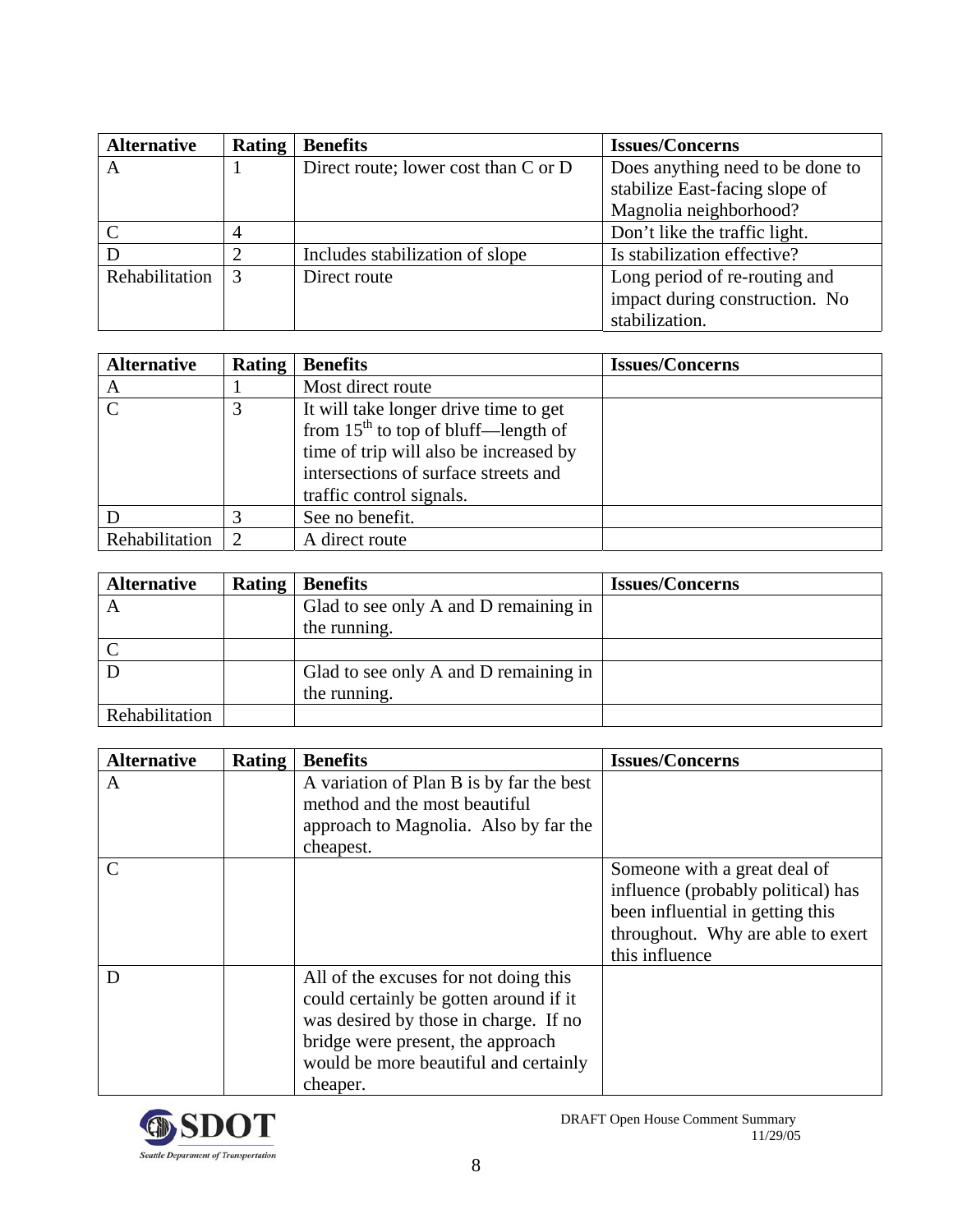| <b>Alternative</b> | T.<br><b>Kating</b> | <b>Benefits</b> | Concerns<br>1001100<br>1954C5/ |
|--------------------|---------------------|-----------------|--------------------------------|
| Rehabilitation     |                     |                 |                                |

| <b>Alternative</b> | <b>Rating   Benefits</b> | <b>Issues/Concerns</b> |
|--------------------|--------------------------|------------------------|
|                    | Preferred                |                        |
|                    |                          |                        |
|                    |                          |                        |
| Rehabilitation     |                          |                        |

| <b>Alternative</b> | Rating | <b>Benefits</b> | <b>Issues/Concerns</b>                                                                                                                                             |
|--------------------|--------|-----------------|--------------------------------------------------------------------------------------------------------------------------------------------------------------------|
| А                  |        |                 |                                                                                                                                                                    |
|                    |        |                 |                                                                                                                                                                    |
|                    |        |                 |                                                                                                                                                                    |
| Rehabilitation     |        |                 | Future noise levels would exceed<br>standards along the $1st$ block to the<br>North along Thorndyke. Also! It<br>is already beyond acceptable noise<br>levels now. |

Additional comments:

• The 1500 block of Thorndyke is as unique as the one block of Galer. All northbound traffic splits off at the corner and heads up the street. It then spreads out after passing this one block. The noise level now is unacceptable along 1500 Thorndyke, as well as Galer! With dozens of new apartments being constructed it will only get worse.

| <b>Alternative</b> | <b>Rating   Benefits</b> | <b>Issues/Concerns</b> |
|--------------------|--------------------------|------------------------|
|                    | \$ Cost; least impact    |                        |
|                    |                          |                        |
|                    |                          | Noise levels vs. A     |
|                    |                          | Light impacts vs. A    |
| Rehabilitation     |                          |                        |

| <b>Alternative</b> | <b>Rating</b> | <b>Benefits</b>                     | <b>Issues/Concerns</b>              |
|--------------------|---------------|-------------------------------------|-------------------------------------|
| A                  |               | All similar to current construction | Downtime. Subject to liquefaction   |
|                    |               |                                     | of soil at footings.                |
|                    | 4             |                                     | Surface road requires intersections |
|                    |               |                                     | and slower times going to and       |
|                    |               |                                     | from Magnolia. Impacts some         |
|                    |               |                                     | houses on the slope of bluff.       |
|                    |               |                                     | Impacts businesses on route.        |
|                    | 2             | A bridge with less downtime.        |                                     |
| Rehabilitation     | 3             | Similar to current situation        | Downtime being installed            |
|                    |               |                                     | Ongoing maintenance costs           |
|                    |               |                                     | higher                              |

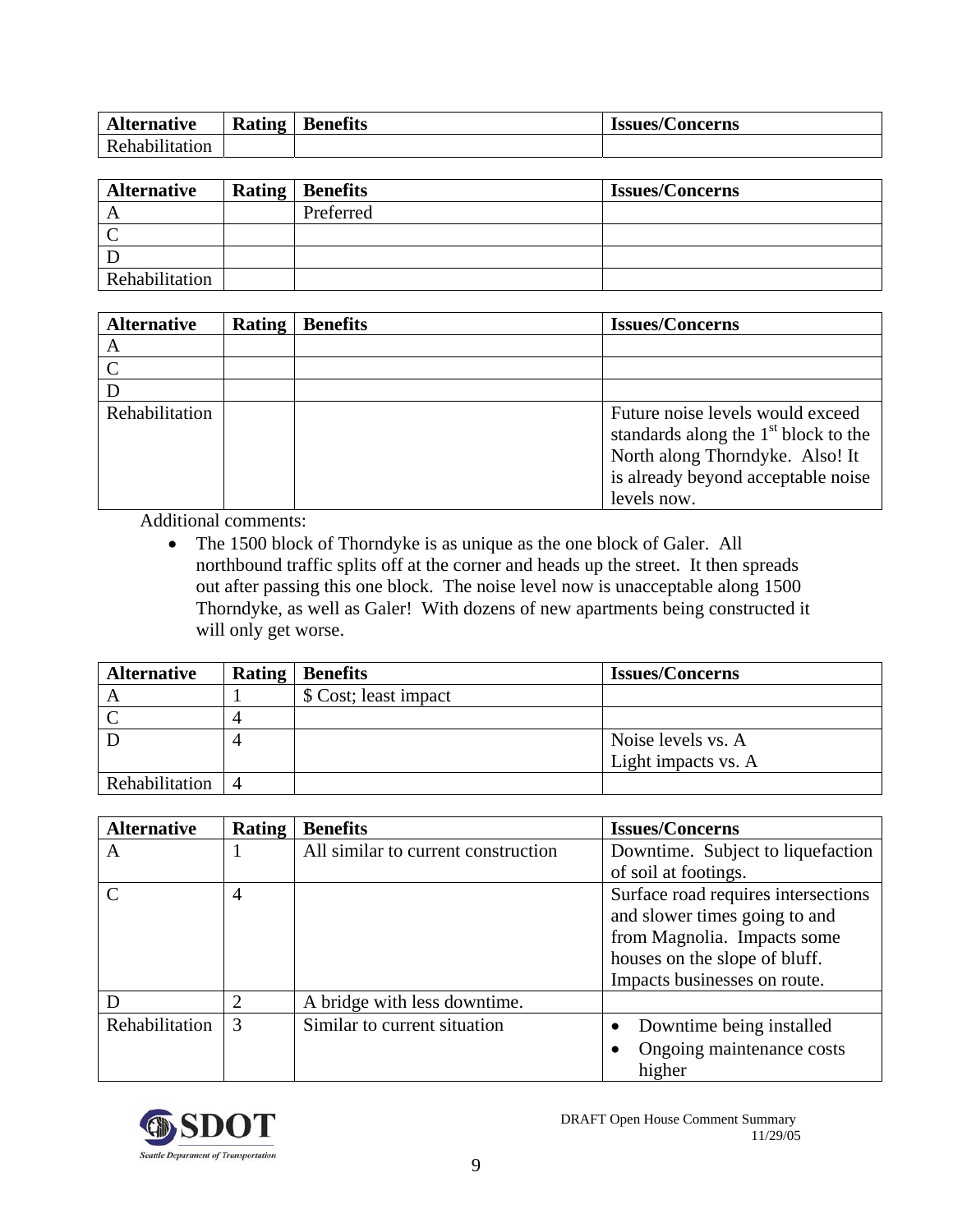| <b>Alternative</b> |        | <b>Rating   Benefits</b>             | <b>Issues/Concerns</b> |
|--------------------|--------|--------------------------------------|------------------------|
|                    |        | Shortest route. Seems to be easiest. |                        |
|                    |        | No moving buildings.                 |                        |
|                    |        |                                      | Longer. Stop sign.     |
|                    | 1 or 2 | Aesthetically—would this "look"      |                        |
|                    |        | better and not separate water/land   |                        |
| Rehabilitation     |        |                                      |                        |

Additional comments:

• No use rehashing benefits/issues as they are printed.

| <b>Alternative</b> | Rating         | <b>Benefits</b>                         | <b>Issues/Concerns</b>             |
|--------------------|----------------|-----------------------------------------|------------------------------------|
| A                  | 3              | Good accommodation for pedestrians      |                                    |
|                    |                | and bikes.                              |                                    |
| $\mathcal{C}$      |                | Good construction staging—no or         | Changes traffic patterns. Provides |
|                    |                | little impact. It will connect to bike  | better grades, though, for trucks. |
|                    |                | trail better. Good access to marina     |                                    |
|                    |                | and port property                       |                                    |
| D                  | $\overline{2}$ | Provides little more distance to climb  |                                    |
|                    |                | up—so the grades will be better than    |                                    |
|                    |                | Alternative A. Curves could reduce      |                                    |
|                    |                | speed. Perhaps only one westbound       |                                    |
|                    |                | lane is needed—eliminating the truck    |                                    |
|                    |                | climbing lane.                          |                                    |
| Rehabilitation     | $\overline{4}$ | No benefits that justify the effort and | No changes/improvement for         |
|                    |                | cost.                                   | pedestrians/bicycle. We need       |
|                    |                |                                         | more incentives for people to walk |
|                    |                |                                         | and bike rather than drive.        |

| <b>Alternative</b> | <b>Rating   Benefits</b> | <b>Issues/Concerns</b> |
|--------------------|--------------------------|------------------------|
|                    |                          |                        |
|                    |                          |                        |
|                    |                          |                        |
| Rehabilitation     |                          |                        |

| <b>Alternative</b> |   | <b>Rating   Benefits</b> | <b>Issues/Concerns</b> |
|--------------------|---|--------------------------|------------------------|
|                    |   | Less expensive           |                        |
|                    |   |                          |                        |
|                    |   |                          |                        |
| Rehabilitation     | 4 |                          |                        |

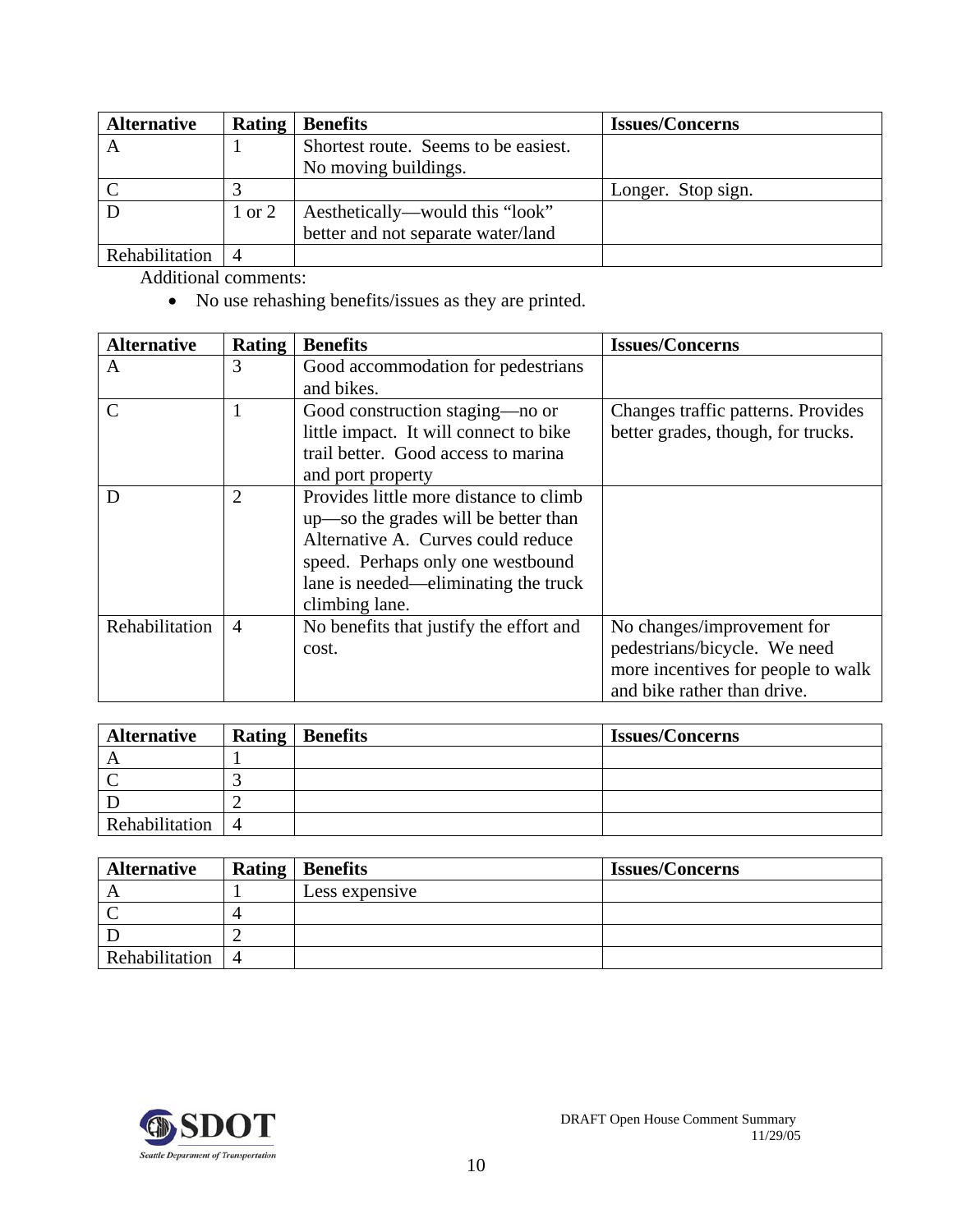| <b>Alternative</b> |                | <b>Rating   Benefits</b> | <b>Issues/Concerns</b> |
|--------------------|----------------|--------------------------|------------------------|
|                    |                |                          |                        |
|                    |                |                          |                        |
|                    |                |                          |                        |
| Rehabilitation     | $\overline{4}$ |                          |                        |

| <b>Alternative</b> | <b>Rating</b>  | <b>Benefits</b>                           | <b>Issues/Concerns</b>                       |
|--------------------|----------------|-------------------------------------------|----------------------------------------------|
| A                  | 1              | Direct connection to Seattle, no          | None-Construction overlap                    |
|                    |                | surface intersection, visually            | time $\rightarrow$ I'd much rather endure an |
|                    |                | appealing, structure and vehicles         | extra few months inconvenience to            |
|                    |                | farthest from greenbelt, minimum          | avoid the issues of C and D than             |
|                    |                | impact to property along bluff. Less      | shorten the inconvenience and live           |
|                    |                | expensive than C or D.                    | with $C$ or $D$ . Your park impact           |
|                    |                |                                           | seems way overstated—it's far                |
|                    |                |                                           | better than existing structure.              |
| $\mathcal{C}$      | $\overline{4}$ | None.                                     | I strongly oppose this. Too close            |
|                    |                |                                           | to bluff (noise, emissions, light),          |
|                    |                |                                           | future congestion at light (time             |
|                    |                |                                           | decay—estimate seems comically               |
|                    |                |                                           | optimistic), bridge is wonderful             |
|                    |                |                                           | link from our isolated                       |
|                    |                |                                           | neighborhood to downtown—                    |
|                    |                |                                           | foresight in design-don't destroy            |
|                    |                |                                           | it with this nonsensical alternative.        |
|                    |                |                                           | Waste of \$10 million.                       |
| D                  | 3              | Slightly better than C due to no          | Too close to bluff—impact on City            |
|                    |                | surface intersection, but direct route is | Ice. Waste of \$10 million.                  |
|                    |                | better.                                   |                                              |
| Rehabilitation     | $\overline{2}$ | Cheapest overall (but maintenance         | Ugly by comparison to building               |
|                    |                | costs are drawback)                       | new bridge in existing footprint.            |

| <b>Alternative</b> | <b>Rating</b> | <b>Benefits</b>                                                 | <b>Issues/Concerns</b>                         |
|--------------------|---------------|-----------------------------------------------------------------|------------------------------------------------|
|                    |               | Less expensive.                                                 |                                                |
|                    |               | None                                                            | Affects greenbelt and residences<br>near bluff |
|                    |               | Opens up the waterfront—better<br>opportunities for development | Slightly more expensive.                       |
| Rehabilitation     |               |                                                                 |                                                |

| <b>Alternative</b> | <b>Rating   Benefits</b>             | <b>Issues/Concerns</b> |
|--------------------|--------------------------------------|------------------------|
|                    | There are none.                      |                        |
|                    | Stupid idea                          |                        |
|                    | Bad news for everybody               |                        |
| Rehabilitation     | The bridge is already standing. Just |                        |
|                    | fix it and fix the viaduct.          |                        |

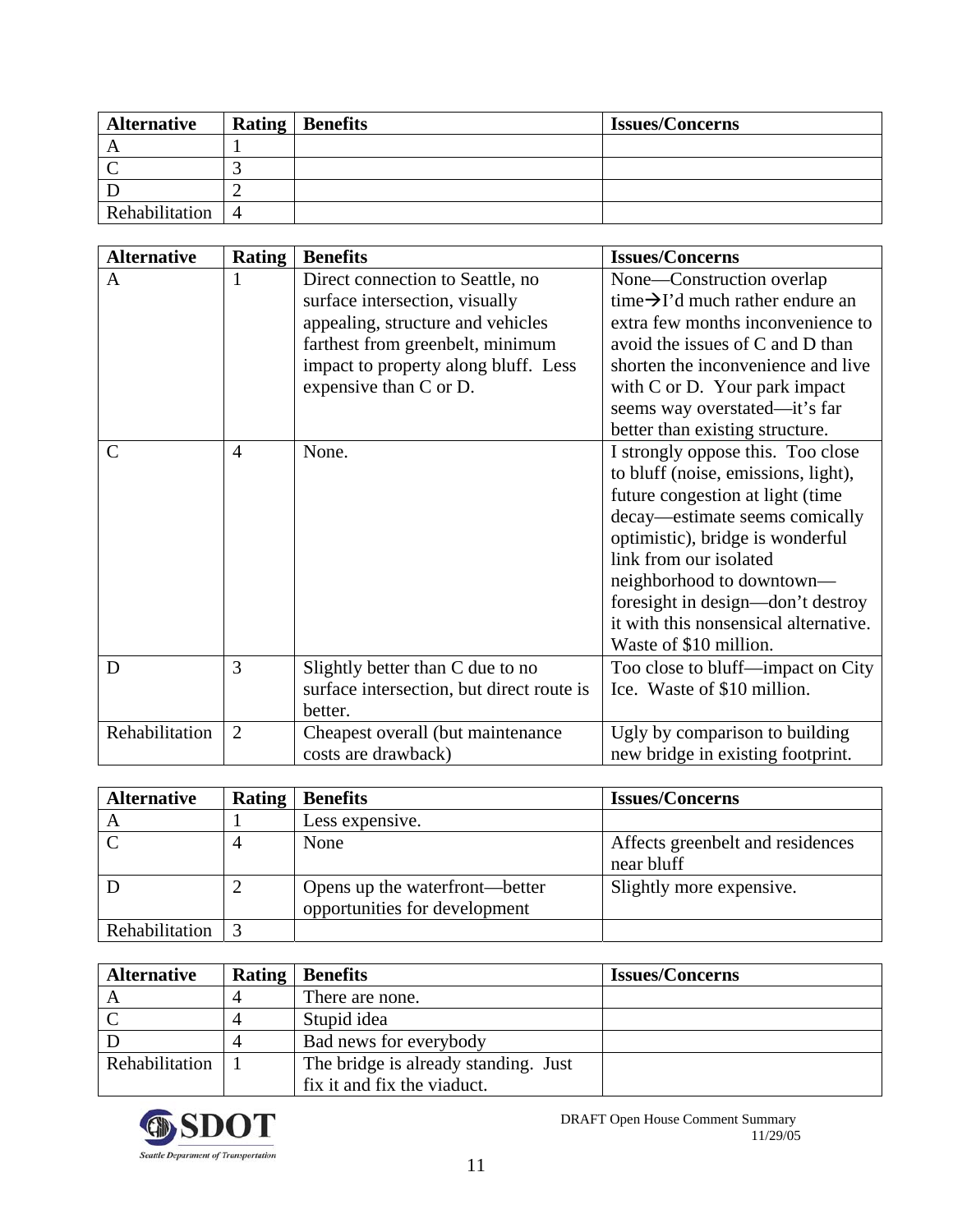| <b>Alternative</b> | <b>Rating</b>  | <b>Benefits</b>                        | <b>Issues/Concerns</b>              |
|--------------------|----------------|----------------------------------------|-------------------------------------|
| A                  | $\overline{2}$ | Travel time. New up-to-date            | Cuts off shoreline. Land use to the |
|                    |                | structure.                             | north. Infringes on Sound.          |
|                    |                |                                        | Environmental concerns. Wetlands    |
|                    |                |                                        | etc. Shoreline management.          |
| $\mathsf{C}$       | $\overline{4}$ | Land to the north is open. Housing     | Slow travel time for most. Gain of  |
|                    |                | perhaps.                               | few at cost of most of Magnolia.    |
| D                  |                | Doable and livable. A little more      | Opens up housing or park usage to   |
|                    |                | travel time. 12 seconds—big deal.      | the south along the sound.          |
|                    |                | Better impact on shoreline. This looks | Perhaps a park/housing/mixed use    |
|                    |                | more attractive all the time.          | development.                        |
| Rehabilitation     | 3              | Least cost. Historic bridge—           | May not last the ravages of time    |
|                    |                | perhaps—if you're into old bridge      | and weather. Faster "wear out"      |
|                    |                | architecture.                          | factor. Will need to rebuild        |
|                    |                |                                        | sooner.                             |

| <b>Alternative</b> | <b>Rating</b> | <b>Benefits</b>                | <b>Issues/Concerns</b>               |
|--------------------|---------------|--------------------------------|--------------------------------------|
|                    |               |                                | This has the potential for some "I   |
|                    |               |                                | got gas" concerning environmental    |
|                    |               |                                | issues and geological/soil surprises |
|                    |               |                                |                                      |
|                    |               |                                |                                      |
| Rehabilitation     |               | There are less unknown factors |                                      |

| <b>Alternative</b> | <b>Rating</b>  | <b>Benefits</b> | <b>Issues/Concerns</b>                                                                                                                                                                                                                                         |
|--------------------|----------------|-----------------|----------------------------------------------------------------------------------------------------------------------------------------------------------------------------------------------------------------------------------------------------------------|
| A                  |                |                 |                                                                                                                                                                                                                                                                |
| $\mathsf{C}$       | 3              |                 | 1. Signalized intersection on port<br>property induces delay for<br>commute and emergency services.<br>2. Reduced views of city, Rainier                                                                                                                       |
| D                  | $\overline{2}$ |                 |                                                                                                                                                                                                                                                                |
| Rehabilitation     | $\overline{4}$ |                 | 1. Long-term cost too high.<br>2. Excessive construction detour<br>time<br>3. No bicycle lanes<br>4. Total initial cost estimate is<br>artificially low compared to<br>alternatives A, D, and C since<br>rehab risk factors were lowered<br>with new research. |

| <b>Alternative</b> | <b>Rating   Benefits</b> | <b>Issues/Concerns</b> |
|--------------------|--------------------------|------------------------|
|                    |                          |                        |
|                    |                          |                        |
|                    |                          |                        |

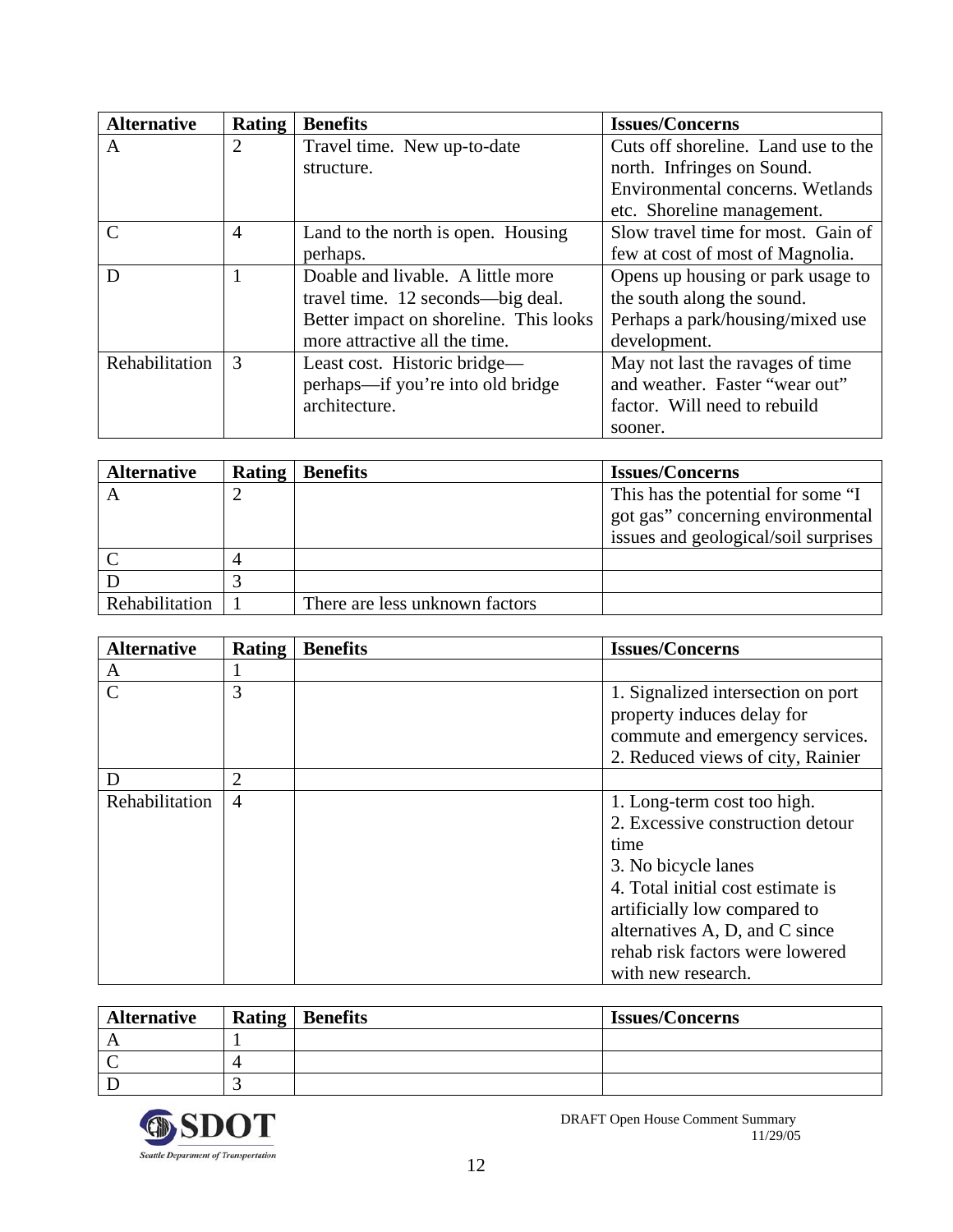| <b>Alternative</b> | <b>Rating   Benefits</b>               | <b>Issues/Concerns</b> |
|--------------------|----------------------------------------|------------------------|
| Rehabilitation     | Just fix it up. Leave the bridge where |                        |
|                    | it is.                                 |                        |

### **Email Feedback**

This email was received after the open house:

This is a follow-up to 11/29/05 hearing on the Magnolia Bridge. After the hearing, I offered a suggestion for mitigating inconvenience while the bridge is closed, and you asked me to email you the suggestion.

Background: Magnolia currently has only 3 exits, including the bridge that is about to be replaced, and the most northerly exit, located near Fishermen's Terminal, is problematical. Traffic headed east to Fremont or north to the Ballard Bridge is funneled on to an overpass with only one lane in each direction. At rush hour, eastbound traffic can be backed up to the intersection with Commodore Way. At other hours, traffic can also be backed up when the bridge is up or for other reasons. If an accident or other event occurs on the Ballard Bridge, drivers already on the overpass are stuck there for an indefinite period. Just last weekend the bridge was closed for more than an hour because of an accident. Unfortunately, closures of that nature are rather common.

Suggestion: Add one eastbound lane to the overpass, and connect that lane to Nickerson so that cars can escape to the Fremont area. We don't need another westbound lane; just an additional eastbound one. That one additional eastbound lane would cost a small fraction of what the new bridge will cost. If it can go in before the Magnolia Bridge is replaced, it will reduce enormously the congestion when Magnolia is down to two exits during bridge replacement.

#### **Flipchart Comments**

Alignment A

- Good idea—cars will be able to enter Magnolia at greater speeds than what they do now! A second "benefit" will eliminate access to Ursula Judkins Park! *[Please note likely sarcastic tone of this comment.]*
- Best. Greater vehicle speeds are a HUGE negative for pedestrians and bicyclists. We need traffic calming on this facility. Access from Magnolia to the marina and Port property is not provided. Due to the bridge's close proximity to the water it doesn't look like it would even be possible.

Alignment C

- This totally useless idea is good evidence of how bogus this "community input" process is.
- I like this alternative. It touches down to the port property making easy access and connection to the bike path. It connects to the marina. Hey, we don't have to